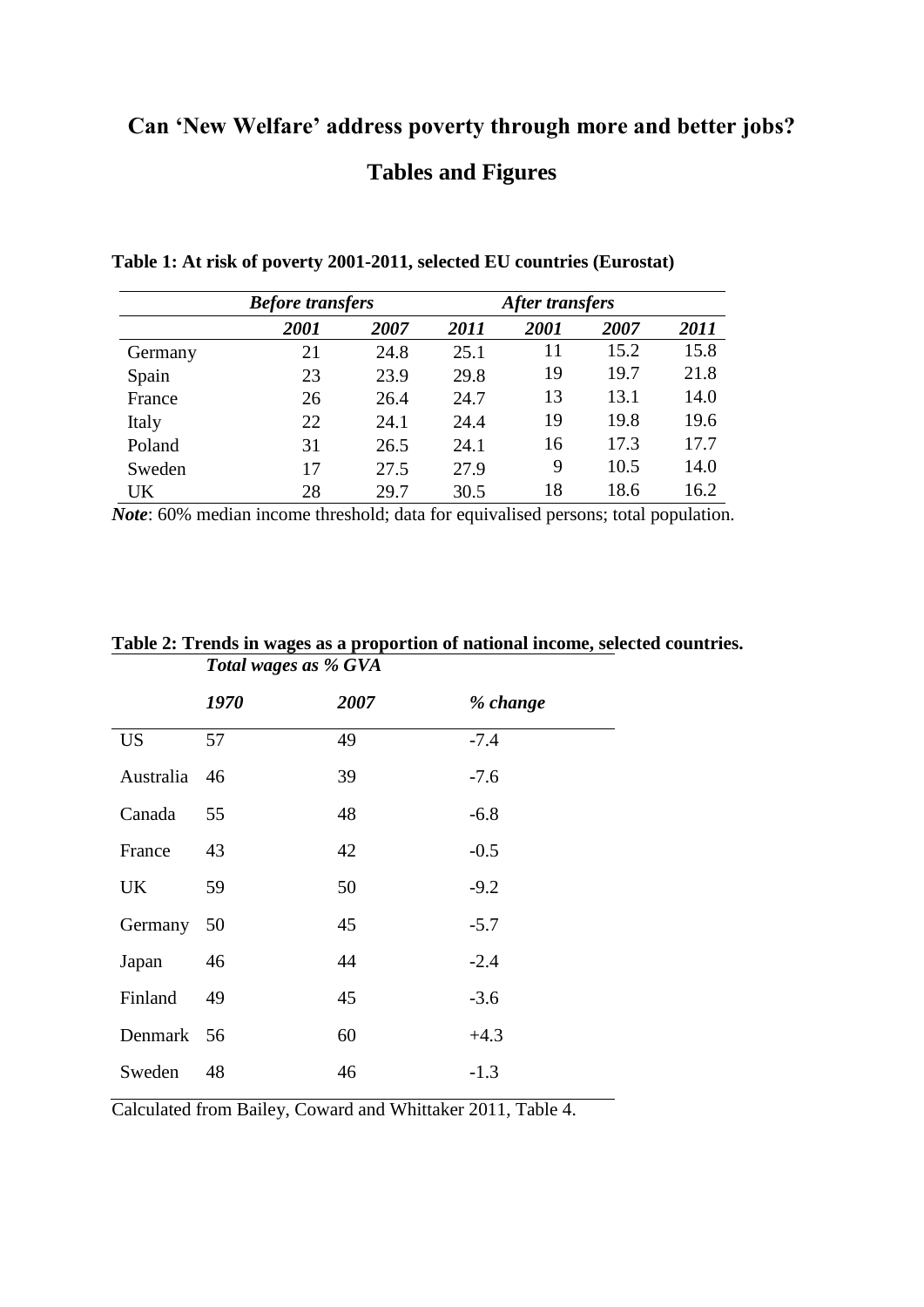| Lifelong                                                                                   | <b>Employment</b> |       | <b>Poverty</b> |               |
|--------------------------------------------------------------------------------------------|-------------------|-------|----------------|---------------|
| <b>Employment</b>                                                                          |                   |       |                |               |
| Parental leave                                                                             | 0.44              | ***   | 0.08           |               |
| <b>ALMP</b>                                                                                | $-0.10$           |       | 0.34           | $**$          |
| <b>Human Capital</b>                                                                       |                   |       |                |               |
| Lifelong learning                                                                          | 0.42              | $***$ | 0.14           |               |
| Non-<br><b>Discrimination</b><br>Human rights<br>index<br>Women's economic<br>rights index | 0.42<br>0.08      | ***   | 0.22<br>0.18   | *<br>$\wedge$ |
| <b>Labour market</b><br>institutions                                                       |                   |       |                |               |
| Contractual rights                                                                         | $-0.16$           |       | $-0.41$        | ***           |
| Union Membership                                                                           | 0.38              | ***   | 0.16           |               |
| <b>Employment ratio</b>                                                                    |                   |       | $-0.14$        |               |

**Table 3: Employment rates, poverty and new welfare policies, 2001-7 (Pearson correlations)**

N=119;

^ p<0.06; \* p<0.05; \*\* p<0.01; \*\*\* p<0.001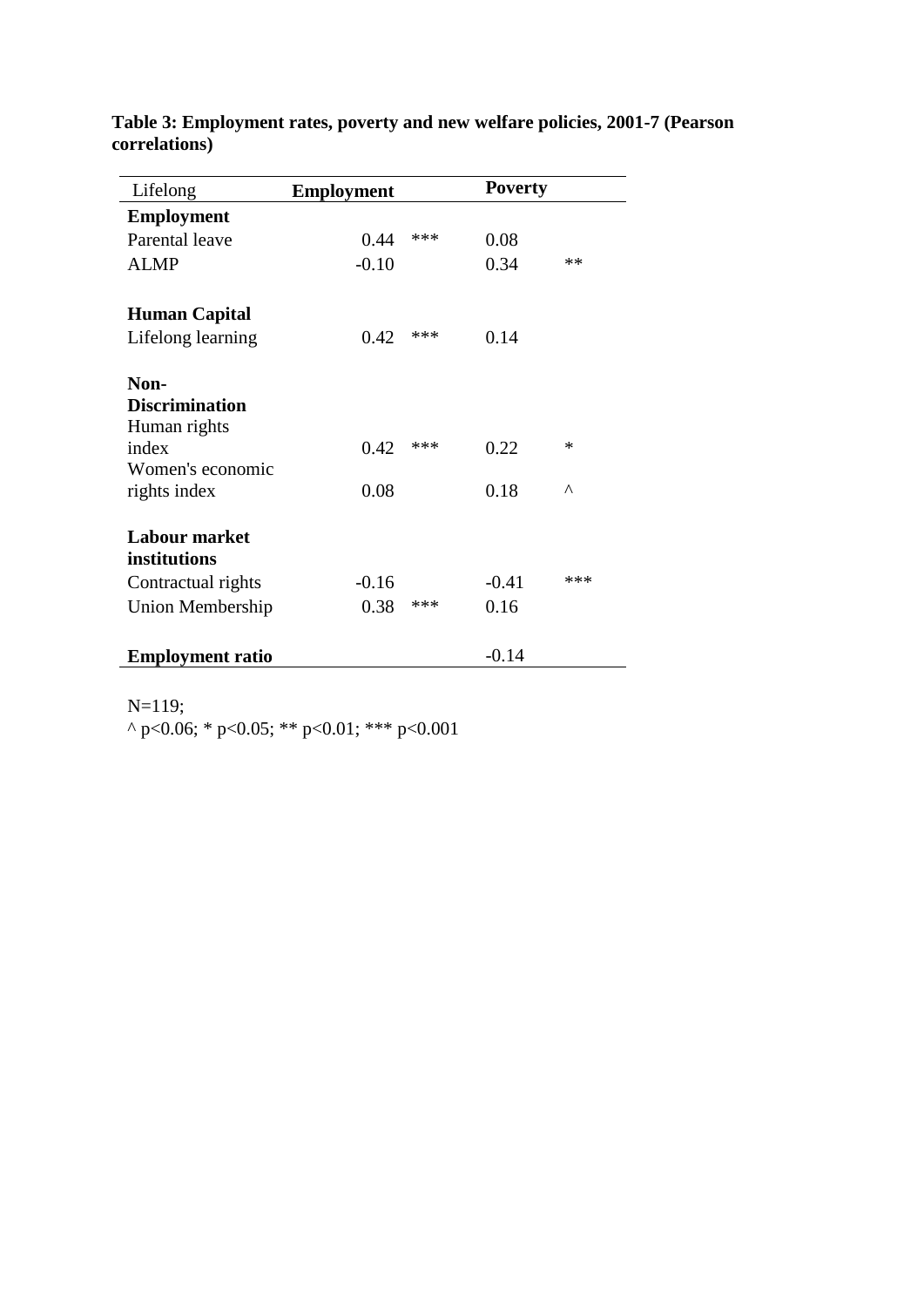|                                       | β        | <b>PCSE</b> |     |
|---------------------------------------|----------|-------------|-----|
| <b>Constant</b>                       | 56.56    | (3.29)      | *** |
| <b>Employment</b>                     |          |             |     |
| Parental leave $(t-1)$                | 5.22     | (2.37)      | ∗   |
| $ALMP$ (t-1)                          | $-3.66$  | (0.92)      | *** |
| <b>Human Capital</b>                  |          |             |     |
| Lifelong learning $(t-1)$             | 0.28     | (0.08)      | **  |
| <b>Non-Discrimination</b>             |          |             |     |
| Human rights index $(t-1)$            | 0.32     | (0.23)      |     |
| Women's economic rights index $(t-1)$ | $-0.55$  | (0.24)      | ∗   |
| <b>Labour market institutions</b>     |          |             |     |
| Contractual rights $(t-1)$            | 1.99     | (0.62)      | **  |
| Union Membership $(t-1)$              | 0.08     | (0.03)      | **  |
| N                                     | 118      |             |     |
| Wald $\chi^2$ (df)                    | 95.42(7) | ***         |     |
| Rho                                   | 0.8268   |             |     |
| $\mathbb{R}^2$                        | 0.9356   |             |     |

**Table 4: New welfare policies, institutions and employment rates, Prais Winsten regression with Panel Corrected Standard Errors (PCSE), 2001-2007**

Note: Prais Winsten regression with AR1 autocorrelation parameter and panel corrected standard errors (PCSE). Model estimated with Stata SE 11.1 with xtpcse command with AR1 option.

\*p<0.05; \*\*p<0.01; \*\*\*p<0.001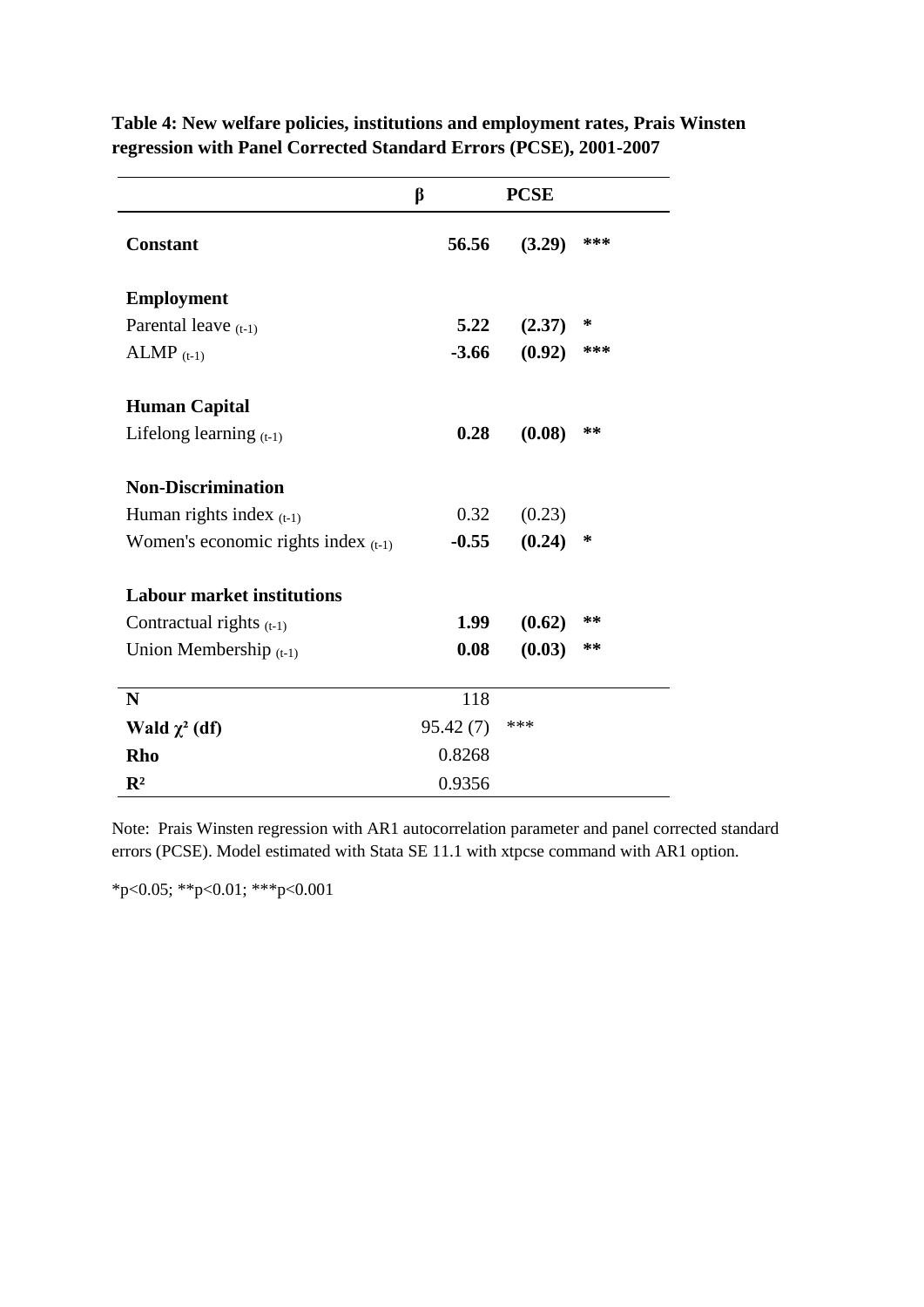|                                   | <b>Model 1</b> | <b>Model 2</b> |           |              |
|-----------------------------------|----------------|----------------|-----------|--------------|
|                                   | β              | <b>PCSE</b>    | β         | <b>PCSE</b>  |
| Constant                          | 29.53          | $(2.96)$ ***   | 32.20     | $(3.32)$ *** |
| <b>Employment</b>                 |                |                |           |              |
| Parental leave $(t-1)$            | $-0.67$        | (2.10)         | $-0.33$   | (2.11)       |
| $ALMP$ (t-1)                      | 2.93           | $(0.35)$ ***   | 2.74      | $(0.32)$ *** |
| <b>Human Capital</b>              |                |                |           |              |
| Lifelong learning $(t-1)$         | $-0.10$        | $(0.04)$ *     | $-0.09$   | $(0.04)$ *   |
| <b>Non-Discrimination</b>         |                |                |           |              |
| Human rights index $(t-1)$        | 0.25           | $(0.12)$ *     | 0.30      | $(0.12)$ *   |
| Women's economic rights           | 0.26           | (0.36)         | 0.26      | (0.37)       |
| index $(t-1)$                     |                |                |           |              |
| <b>Labour market institutions</b> |                |                |           |              |
| Contractual rights $(t-1)$        | $-3.38$        | $(0.73)$ ***   | $-3.39$   | $(0.67)$ *** |
| Union Membership $(t-1)$          | 0.01           | (0.02)         | 0.01      | (0.02)       |
| <b>Employment ratio</b> $(t-1)$   |                |                | $-0.05$   | $(0.02)$ **  |
| N                                 | 118            |                | 118       |              |
| Wald $\chi^2$ (df)                | 117.89(7)      | ***            | 156.81(8) | ***          |
| Rho                               | 0.7287         |                | 0.6884    |              |
| $\mathbf{R}^2$                    | 0.8826         |                | 0.8757    |              |

**Table 5: New welfare policies, institutions and poverty, Prais Winsten regression with Panel Corrected Standard Errors (PCSE), 2001-2007**

Note: Prais Winsten regression with AR1 autocorrelation parameter and panel corrected standard errors (PCSE). Model estimated with Stata SE 11.1 with xtpcse command with AR1 option.

\*p<0.05; \*\*p<0.01; \*\*\*p<0.001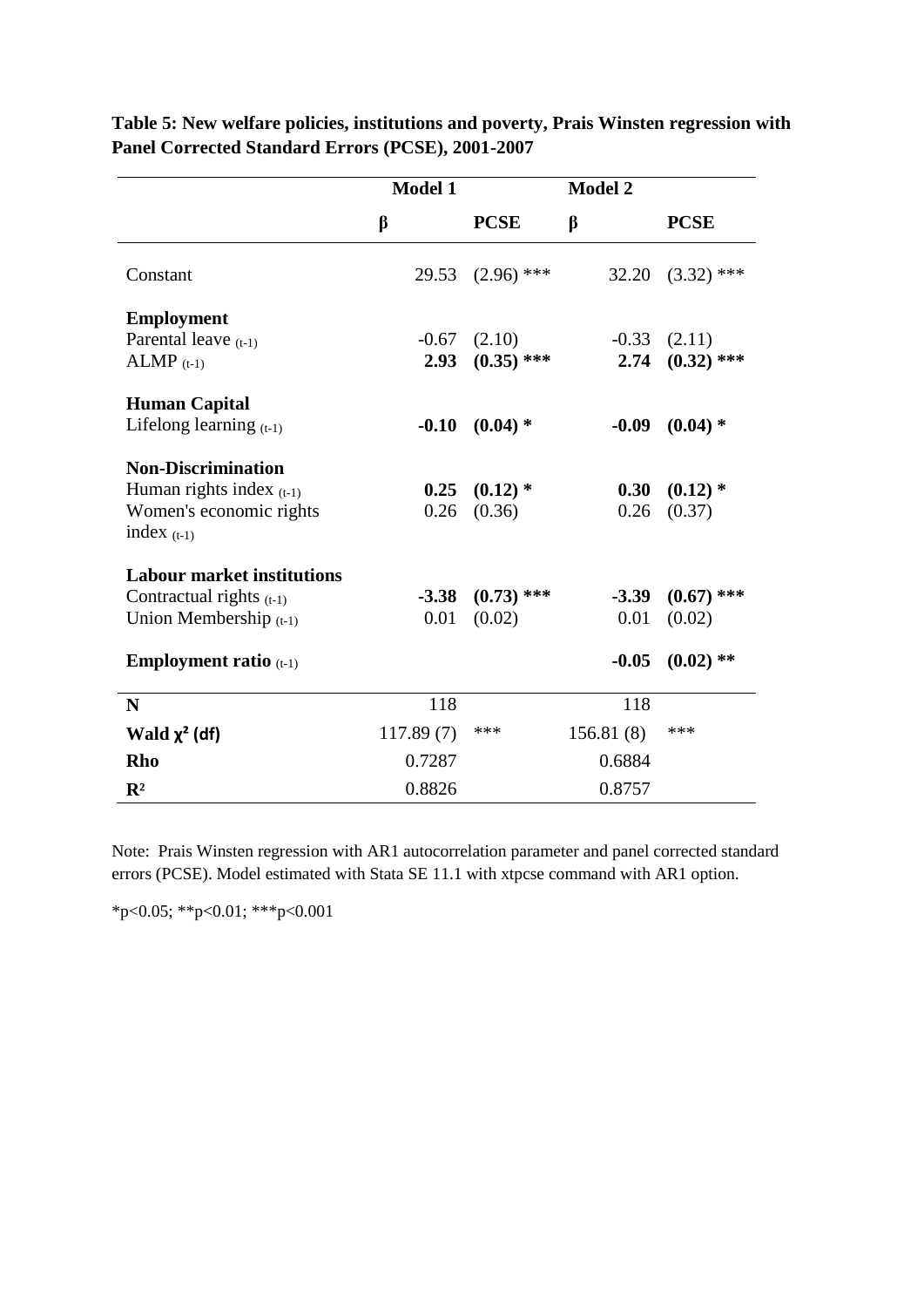

**Figure 1: Family spending (benefits, services and tax breaks) 2003 – 2009 OECD**

Nordic: Denmark, Finland, Norway, Sweden Southern European: Greece, Portugal, Spain, Italy Continental: Austria, Belgium, France, Germany, Netherlands, Anglo-Saxon: Australia, Canada, New Zealand, UK, US CEE: Bulgaria, Czech Republic, Estonia, Hungary, Latvia, Lithuania, Poland, Slovenia, Slovakia East Asian: South Korea, Japan South American: Chile, Mexico

**Figure 2: ALMP spending (job creation, training, insertion etc.) 2003-2009 OECD**



Countries: as Figure 1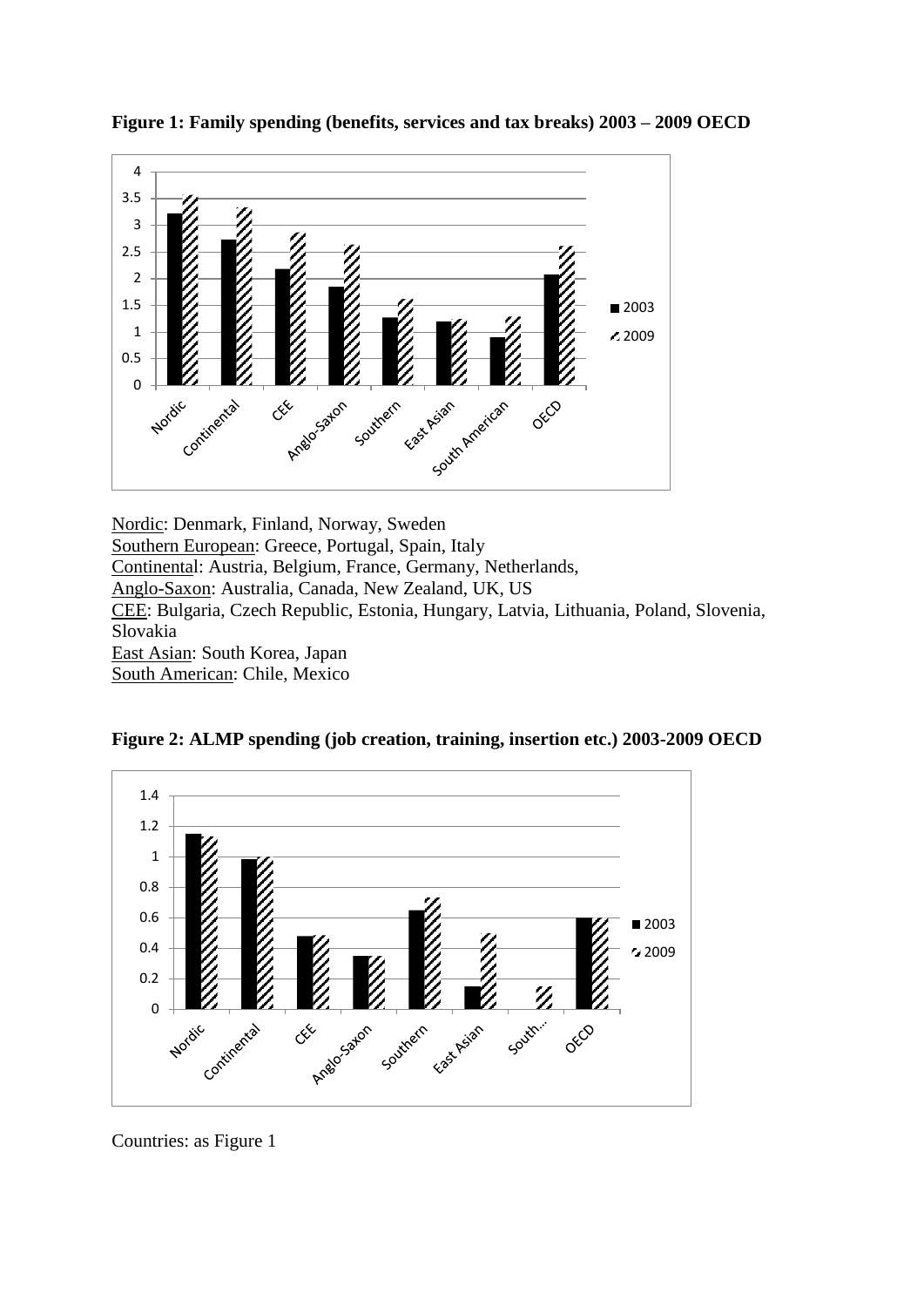

**Figure 3: Employment Protection Index scores, formal labour market: OECD 1990- 2008**

Countries: as Figure 1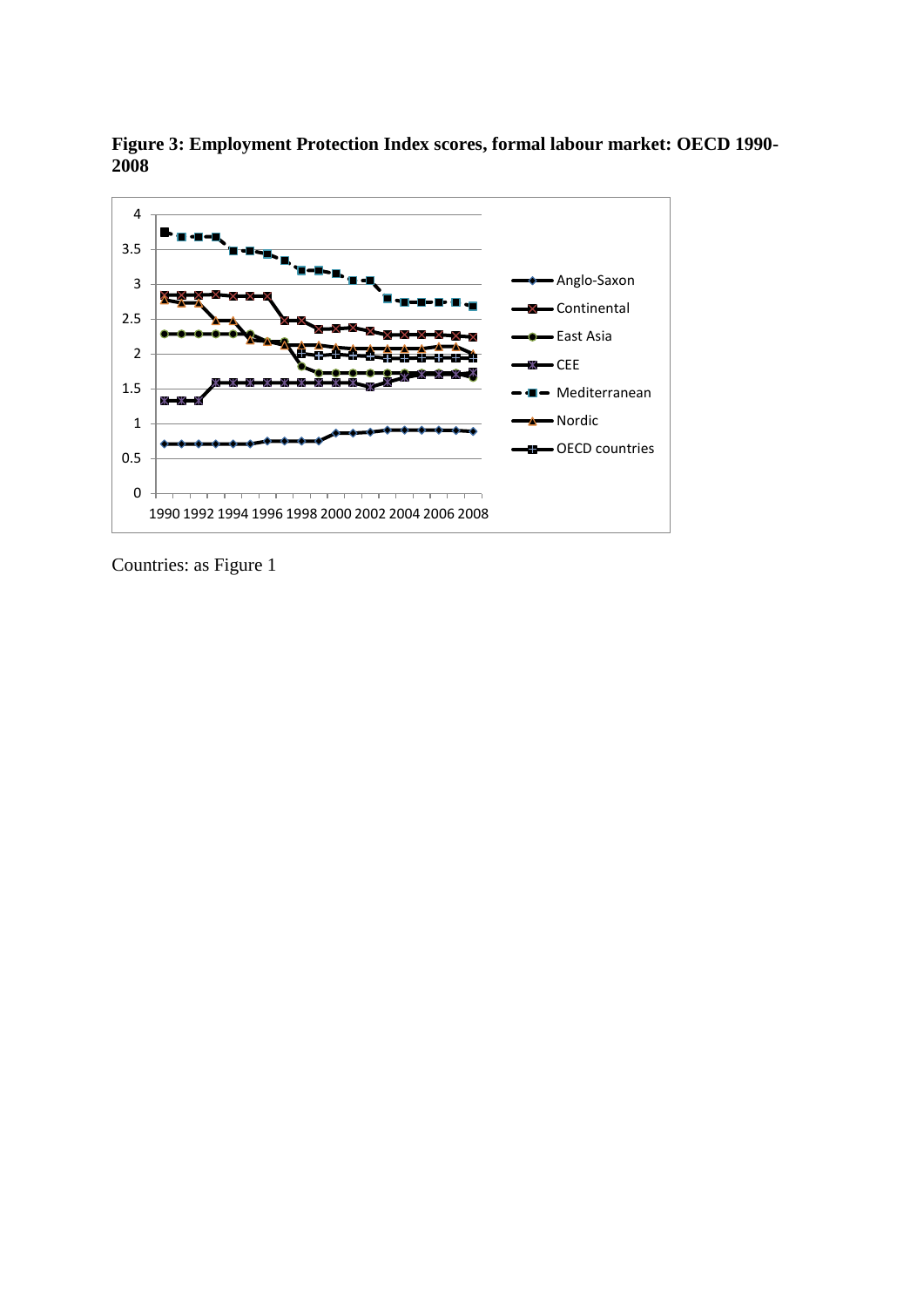## **Appendix**

|                                     | <b>Measure</b>                                                                                                                                                                                               | <b>Mean</b> | <b>Standard</b><br>deviation |
|-------------------------------------|--------------------------------------------------------------------------------------------------------------------------------------------------------------------------------------------------------------|-------------|------------------------------|
| <b>Policies</b>                     |                                                                                                                                                                                                              |             |                              |
| <b>Employment</b>                   |                                                                                                                                                                                                              |             |                              |
| Parental leave                      | Public/private mandatory spend on<br>maternal/parental leave % GDP (OECD)                                                                                                                                    | .32         | .22                          |
| <b>ALMP</b> (training<br>component) | Public/private mandatory spend on ALMP %<br>GDP (OECD)                                                                                                                                                       | .78         | .43                          |
| Human capital                       |                                                                                                                                                                                                              |             |                              |
| Lifelong learning                   | Lifelong learning participation 25-49 (% age-<br>group: Eurostat)                                                                                                                                            | 14.61       | 9.01                         |
| <b>Non-discrimination</b>           |                                                                                                                                                                                                              |             |                              |
| Human rights<br>index               | Additive index scored 1 to 14, reflecting<br>individuals' freedom of movement, speech,<br>assembly, and association, and workers'<br>rights, electoral self-determination, and<br>freedom of religion (CIRI) | 12.72       | 1.51                         |
| Women's<br>economic rights<br>index | Additive index scored 0-3 reflecting women's<br>equal employment rights, job security and pay<br>differential (CIRI)                                                                                         | 2.16        | 0.47                         |
| <b>Labour market institutions</b>   |                                                                                                                                                                                                              |             |                              |
| Contractual rights                  | <b>Employment Protection Index version II</b><br>(OECD)                                                                                                                                                      | 2.64        | 0.52                         |
|                                     | Union membership Union membership % wage/salary earners in 41.33<br>employment (Visser 2011)                                                                                                                 |             | 23.21                        |
| <b>Policy goals</b>                 |                                                                                                                                                                                                              |             |                              |
| Social inclusion                    | Poverty before tax and transfers, 60% median<br>(Eurostat)                                                                                                                                                   | 25.56       | 3.45                         |
| Higher<br>employment ratio          | Civilian employment % of pop 15-64 (OECD)                                                                                                                                                                    | 70.45       | 9.82                         |

Note: missing data interpolated. The data are mainly derived from CPDS  $1^i$  and the nondiscrimination indices from CIRI<sup>ii</sup>.